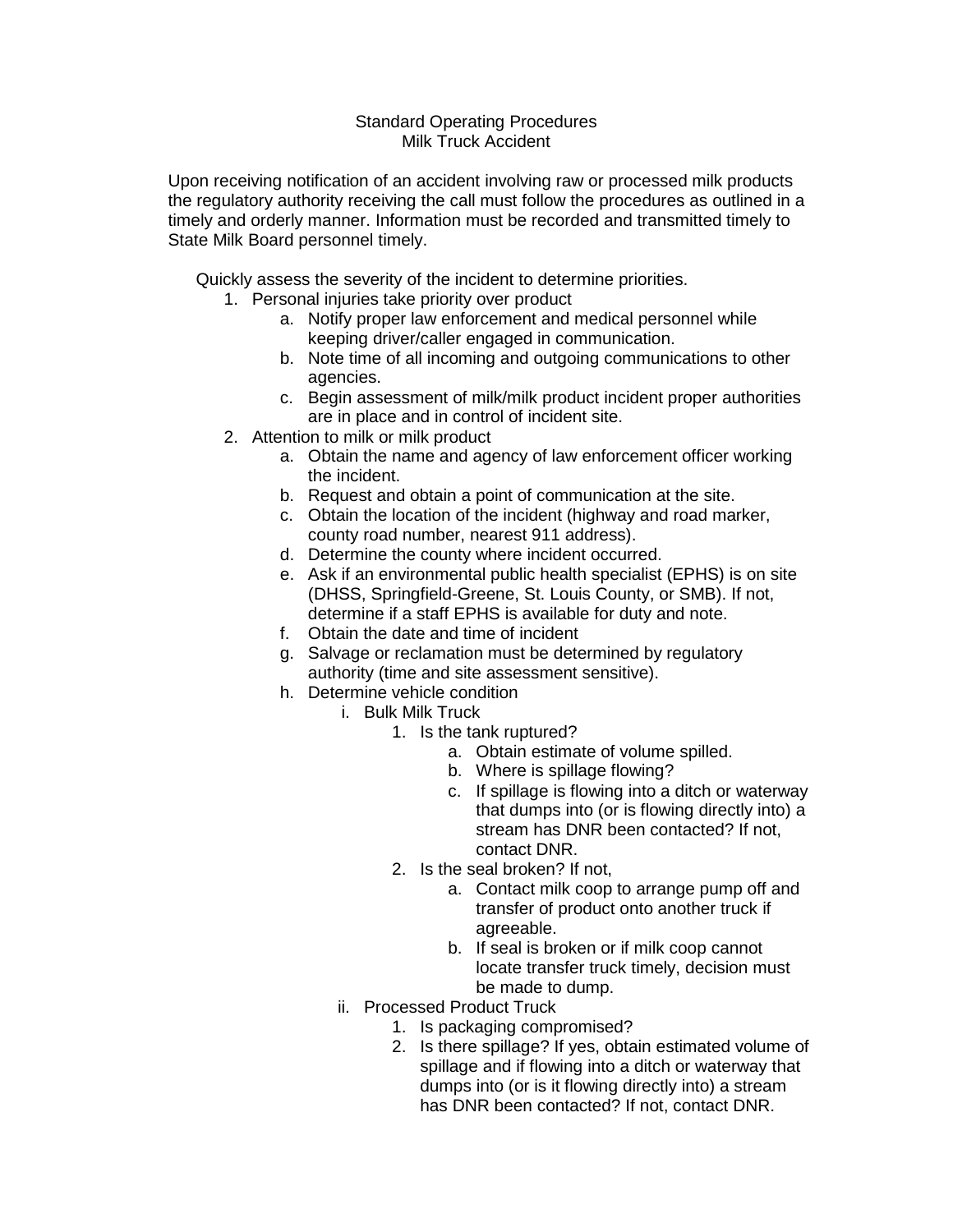- 3. Where will truck be towed? Regulatory authority must make follow-up inspection to ensure proper product disposal.
- i. Contact SMB via telephone as soon as possible following incident notification. Transmission of data collected may be accomplished via facsimile or electronic transmission.
- 3. SMB will handle most accidents and dispatch EPHS personnel as needed. Accurate information, data collection, and timely data transfer is the key to decision making.

State Milk Board:

| Telephone | (573) 751-3830 |
|-----------|----------------|
| Facsimile | (573) 751-2527 |

After Hours and Emergency Contact:

| Gene Wiseman | $(573) 680 - 9786$ |
|--------------|--------------------|
| Amy Luecke   | $(573)$ 619-2197   |